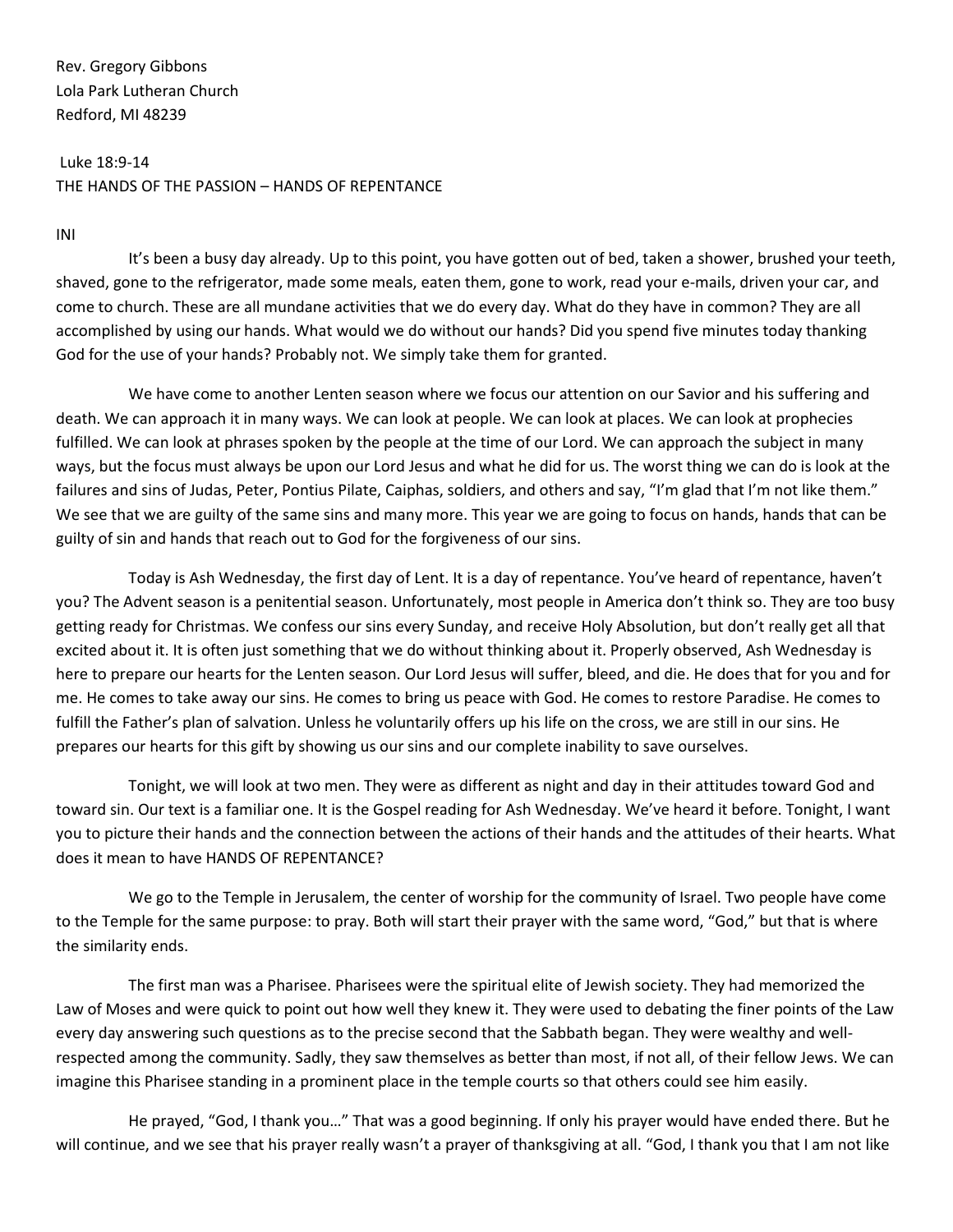other men – robbers, evildoers, adulterers, or even like this tax collector." Were his hands folded or lifted up to the sky? We don't know. I picture them either clapping for himself or giving himself a giant pat on the back. He looked fondly upon himself and his supposed keeping of the Law. He wasn't a robber. He wasn't an adulterer. In his mind, he had kept all the commandments faithfully.

Well, that wasn't entirely true either. He actually felt that he had gone above and beyond the demands of God's' Law. Back in high school or college, sometimes students will approach their teachers and ask if there is anything they can do for "extra credit." Some may want to erase a bad grade and others simply want the highest grade possible. This man wanted more than an A plus. He wanted an A plus plus and felt that he had earned it. "I fast twice a week and give a tenth of all I get." Fasting was commanded on only one day a year, the day of Atonement. He fasted twice a week, every Monday and Thursday. That surely made him 103 days better than his fellow Jews. And then he gave a tenth of everything. Tithing, giving ten percent of your income back to God was commanded. This man would give ten percent of everything. If a plant had ten leaves, he'd give one back to God. No one else would be that brilliant to even think of doing something like that, but he would!

If you see any kind of building project, like a hospital, you will have a plaque of major donors. There are people who donated in memory of a loved one, a spouse or parents or others. You will also have some anonymous donors. They gave and chose not to have their names listed on that plaque. They simply gave out of love. The Pharisee would never donate anonymously. He wanted everyone to know what he did. Others would see how great he really was.

The one thing that we see is that there was no acknowledgement of his sins. He felt that he was better than everyone else. He compared himself to those he considered the worst of the worst. Most of us will look pretty good compared to Hitler or Stalin or other mass murderers. He willfully blinded himself to the standard of God's Law that demands total perfection even in our thoughts. He may have thought of himself as someone very special in his relationship to God, but in the end, he went home empty-handed.

And then there was that other man. Nobody really noticed him because he didn't want to be noticed. He stood in the background at a distance, perhaps in the shadows. He didn't want to call any attention to himself. His chin was buried in his chest. His hands were clenched into fists as he beat his breast. He knew what he had done, and he was ashamed. He was a tax collector. Tax collectors were considered to be the lowest of the low. Tax collectors were Jewish people who worked for the Roman government collecting taxes. They were known for cheating the people. You paid the Romans their cut and you took the rest for yourself. And they took a lot for themselves. Jesus would call one tax collector, Matthew, to be an apostle. He invited another tax collector, Zacchaeus, to eat with him. More tax collectors came to know Jesus as the Savior when Matthew invited them to a banquet and Jesus ate with them.

This tax collector knew his sins. One can imagine the turmoil of his soul. "I did it again. I said that I was going to turn over a new leaf. I wanted to live a good life, one pleasing to God, but I failed again. I have a lot of money, but what does that do? I don't deserve God's love. I don't deserve God's favor. I've failed as a husband, a father, a son, a member of this community. I want to change my life. I want to do what is right. I have nothing to offer God but my sins. I pray, "God, have mercy on me, a sinner."

I'm sure he knew some people who were really crooks and scoundrels. He doesn't compare himself to them. He doesn't come up with a litany of his own supposed good works like being kind to dogs and such. He stares into the mirror of God's law and sees his sin for what it is. He sees his helplessness. He knows that he cannot keep the law perfectly as God demands. He knows that he deserves God's punishment now and in eternity. The only thing that he can do is to plead for mercy.

It wasn't a long prayer. It wasn't filled with all kinds of flowery language trying to get God's attention. It was a powerful prayer because it was genuine. It came from the heart. It showed true humility. And it was a prayer that would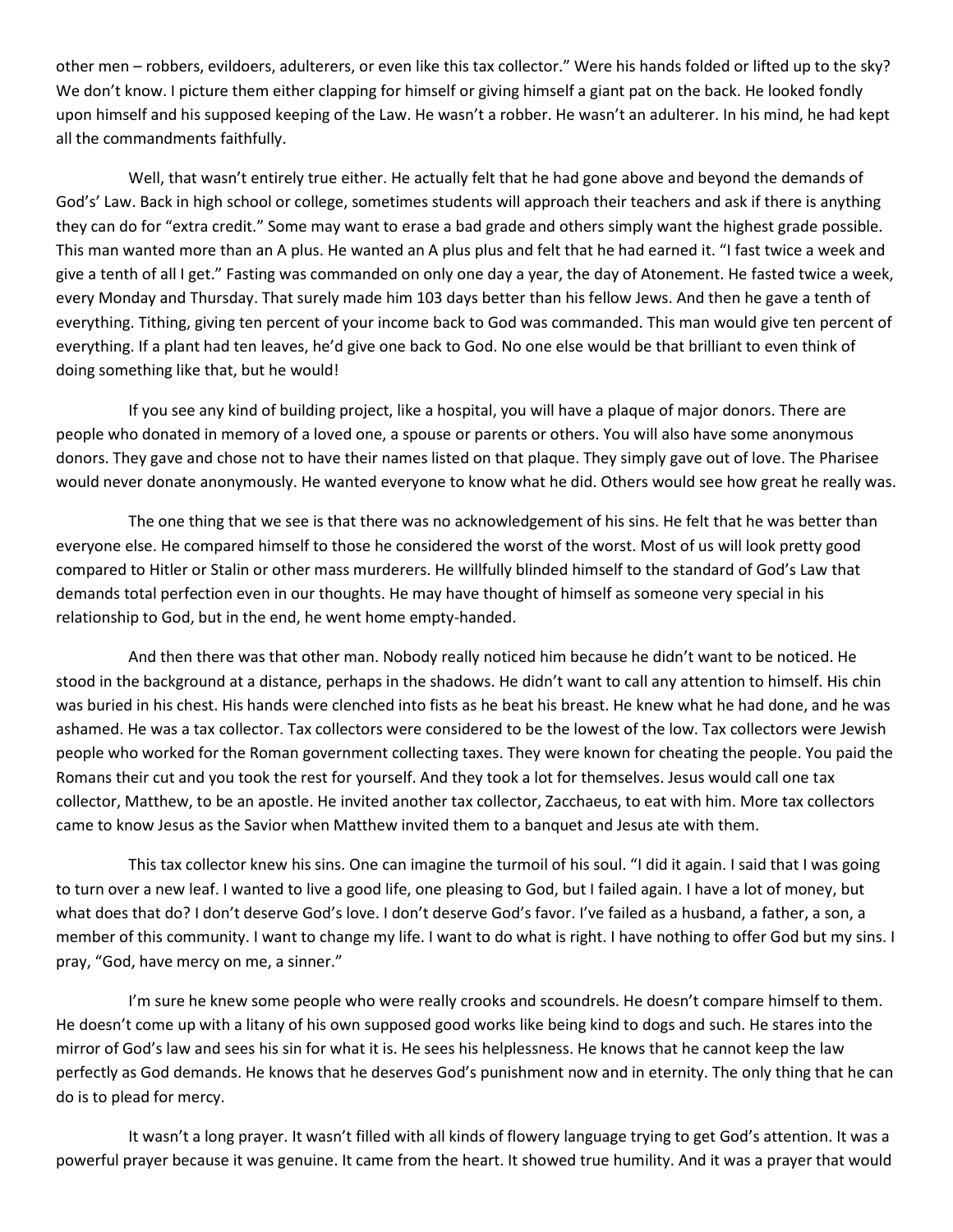be rewarded. Jesus said, "I tell you that this man, rather than the other, went home justified before God. For everyone who exalts himself will be humbled, and he who humbles himself will be exalted."

This man realized the holiness of God. This man realized the justice of God. That is something that we often forget. God is a God of perfect justice. He demands that every sin be punished. Sinful man cannot stand in the presence of a holy God. Atonement must be made for sin and we can't do it. Not a single one of the Old Testament sacrifices could pay for a single sin. They were there to remind the people of their sins and to point to one who would take away their sin forever. Yes, God is a God of love, but for many that means that he simply overlooks sin, sends everyone to heaven, and says, "Boys will be boys!" No, God must punish sin. That is why the Lenten season is so important. God takes it seriously, so seriously that he would offer nothing less than his very best, his own Son, to take away the sin of the world. Jesus died for your sins. He died for my sins.

So, you ask, "which one of the two am I?" We want to quickly answer, the tax collector. After all, you are here this evening. You've had a busy day, yet you still took the time to get dressed for church and drive over here. You put some money in an envelope and donated it for the work of the church. You're happy to be here, and you know that the sermon was going to be about repentance!

Yet you might be looking around and seeing empty pews. You might be thinking, "Well, at least I came. I don't know what excuse others had this evening, but I'm here. I ought to get some credit for that." The truth is that we are both Pharisee and tax collector at various times. We will never purge the Pharisee out of our system. It is too ingrained in us. We will always look at ourselves as better than some. And we think deep down that God owes us something for that. We will never have a 100% trust in Jesus' merits for us. That is why we need him in our lives every day.

Jesus told this story for everyone. He didn't tell it merely to Pharisees or disciples. He told it to people "Who were confident of their own righteousness and looked down on everyone else." Yes, he told it to people who look a lot like us.

There isn't a day that goes by that we don't need to fold our hands and pray, "God be merciful to me, a sinner!" Then we look to the one who told this story, the one who did keep the Law of God perfectly in our place, the one who offered up his life to pay for each and every sin we have committed, even those we have forgotten or were unaware, the one who allowed himself to be humiliated and executed, so that we might have life. He extends his hands to offer us forgiveness. He gives us his very body and blood as his personal assurance. We can go home this evening, knowing that we are forgiven and loved and in God's hands. May God bless you all! AMEN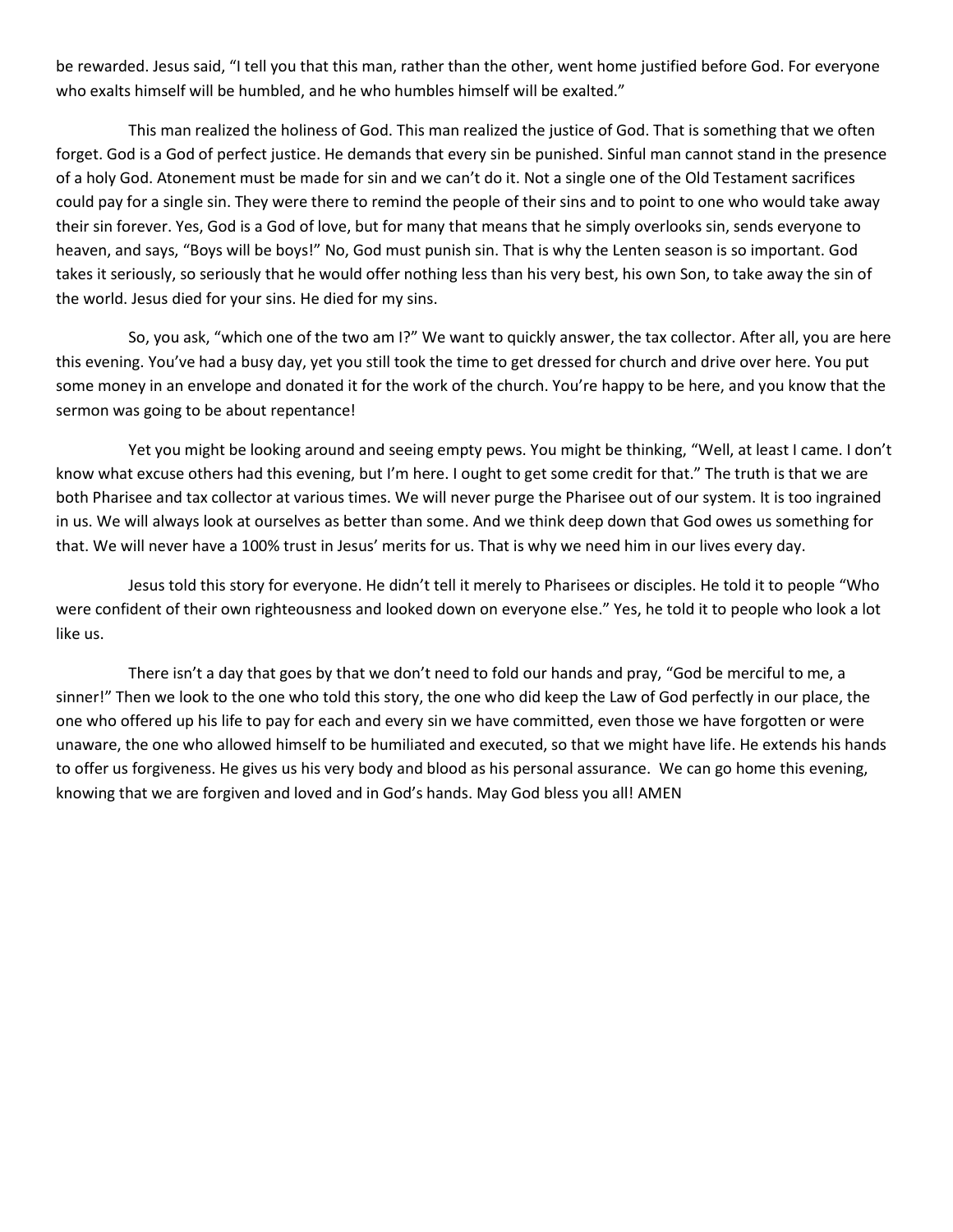### John 13:21-30 THE HANDS OF THE PASSION – HANDS OF BETRAYAL

INI

If you were a member of a Lutheran church 100 years ago, the chances were pretty good that you had at least one man in the congregation with the name of Adolph. Many Lutherans were German, and Adolph was a popular name. Then came a man named Hitler and Adolph wasn't so popular anymore. I can say that in 42 years of the ministry, I have never baptized any boy with the name of Adolph. Nor have I baptized anyone with the name of Benedict, and I don't know anyone who has named his son Judas. You would never name your son Judas. That name is synonymous with betrayal. Someone with the name Judas would always have to defend himself from all kinds of taunts and insults. You wouldn't do that to your son.

The story of Judas is an interesting one. He is the disciple that was willing to betray our Lord Jesus for thirty pieces of silver. What made him do it? Was he so evil that he couldn't help himself? Was he one of those children who was always in trouble, a child who tortured animals, whose parents wondered what they had done wrong? In all probability, the answer to those things is "No!"

Who was Judas? He is called Judas Iscariot. That means simply that he was a man from the town of Kerioth. If that is true, then Judas was the only apostle from the province of Judea. All the others were from the northern province of Galilee. Judas was not merely a disciple. He was called to be an apostle, one of the Twelve. He was with our Lord Jesus for three and a half years. He had the opportunity to hear Jesus' sermons. He had the opportunity to witness Jesus' amazing miracles. He had the opportunity to see the gracious works of love that our Savior did each and every day. Judas went on missionary trips with the twelve and with the 72. He served along with Peter, James, John, Matthew, and the rest. He would be there in the Upper Room as Jesus would celebrate the Passover with all the apostles.

But something was not right. Judas was going to betray his Lord. In fact, he had already agreed to do that before they sat down to eat. Betrayal is a horrible thing, isn't it? We know that people do horrible, evil things and we will expect that at times. People rob and kill others. People hurt others by their words and their actions. If someone cuts us off in traffic, we might get angry, but it's usually someone we don't even know. But betrayal is especially painful. Betrayal comes from someone close to us, a friend or a member of your family. It would be one thing if you found out that your husband was having an affair. It would be far worse if you found out that he was having an affair with your best friend or your sister. Betrayal means that you secretly try to hurt someone close to you, to expose their secrets that they have shared with you.

People have tried to ask what made Judas do what he did. Was he disillusioned with Jesus? We know that the apostles had this idea of Jesus setting up an earthly kingdom and giving them positions of power and prominence. Was Judas disappointed that this didn't appear to be the case? Did Judas view Jesus as a false prophet? Did he expect Jesus to take part in some public uprising against the Romans? Some of that could be true, but the simplest explanation is that greed got the best of Judas. Greed was the finger that Satan took hold of and eventually took his whole body and soul.

You understand greed, don't you? The desire for money. You can never get enough. You always want more and more, and you will do anything to get it. Judas was used to working with money. He was the treasurer of the group. There were always expenses for food and lodging. Many people would provide money so that Jesus and the apostles could travel freely. Someone would pay the bills at the end of the day, and that someone was Judas.

We know that Judas started skimming off the top. Maybe he had bills to pay himself. Maybe he found himself in debt. Maybe he felt that he wasn't making what he should, and he deserved more. Maybe he thought that he would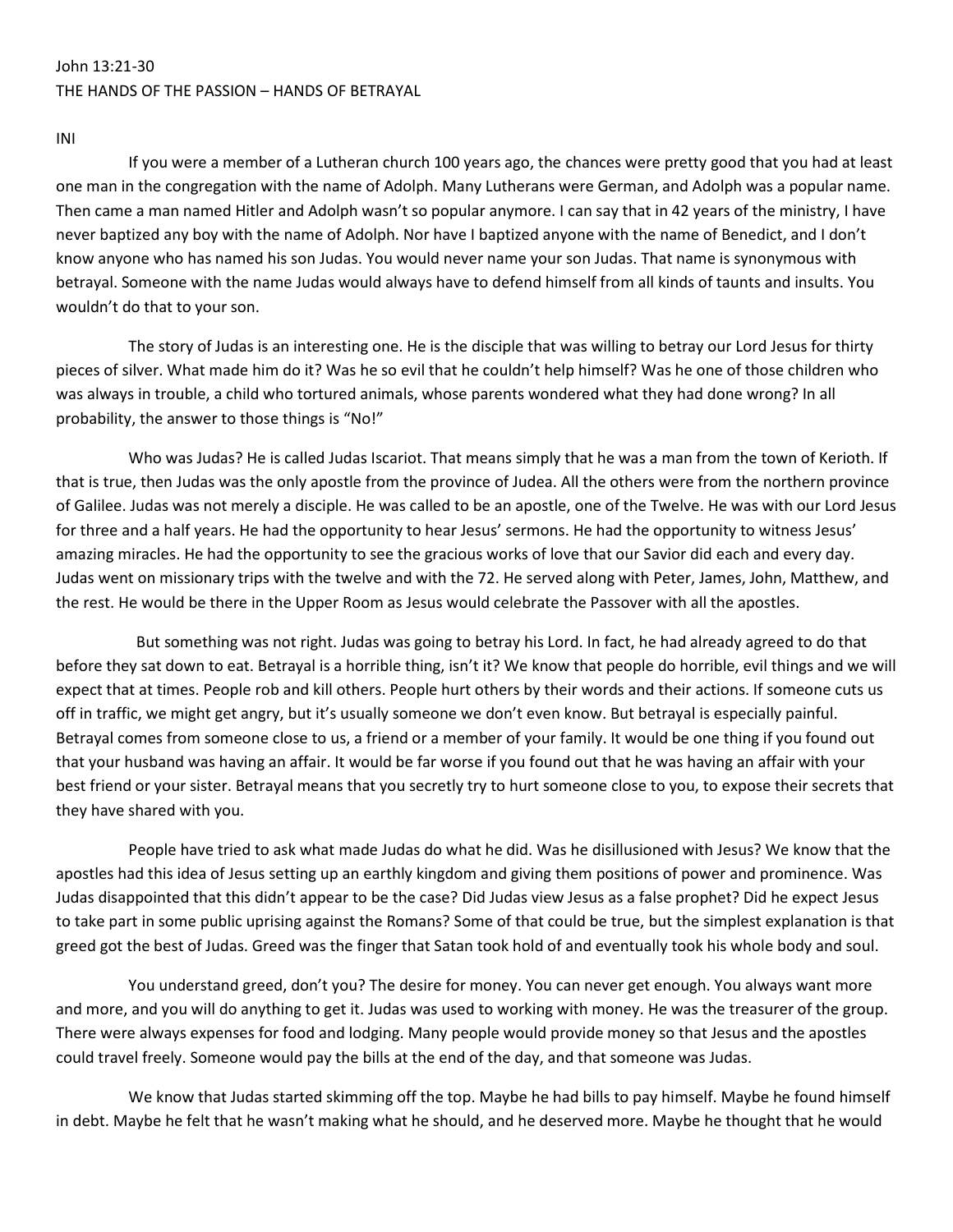simply borrow a couple of dollars and pay it back later. But he wasn't caught! It became so much easier the next time to take a few more dollars. Something that happened once would now become a pattern.

The members of the Sanhedrin wanted Jesus dead. They saw him as a threat to their authority. They had been trying for three years to have Jesus arrested and killed. They knew that Jesus would be coming to Jerusalem for the Passover. Would this be the time to carry out their evil plans? They decided that they wouldn't do it at this time. They saw the triumphal entry on Palm Sunday. They saw the huge crowd of people who followed Jesus and those who came out of the city to greet him. They saw the people spreading their cloaks and palm branches and heard them saying, "Hosanna to the Son of David! Blessed is he who comes in the name of the Lord." They had decided that they were not going to kill Jesus then because the people might riot.

Jesus would teach publicly in the Temple courts that week. The Pharisees and Sadducees took turns trying to trap Jesus in his own words, but they failed miserably. They wanted him dead so badly, but they just couldn't arrest him in front of the crowds. What would they do? And then Judas came to them. He said, "I know where you can find him. I can deliver him to you, and I can do it at night. You can arrest him and do whatever you have to do and by the time the people find out about it, he will already have been tried and judged. Are you interested?"

We know that Judas was greedy. When Mary of Bethany anointed Jesus with a very costly perfume, Judas argued that it was truly a waste of money. It was worth a year's wages. It should have been sold and given to the poor. But we know Judas' real motives. The Holy Spirit tells us that Judas did not care about the poor. He wanted the money so that he could take more for himself.

And so, Judas wanted more! He was willing to betray our Lord Jesus, his master, for a certain sum of money. They settled on thirty pieces of silver. Now thirty pieces of silver may or may not seem like a lot of money. In those days it was worth about four months wages. We have certainly heard of people being kidnapped and held for ransom for millions of dollars. Thirty pieces of silver was a common price for a common slave. Judas probably could have held out for more, but he wanted Jesus gone. Thirty pieces of silver would fulfill the prophecy of Zechariah hundreds of years before.

Yes, it had been coming for some time. As Jesus gave his Bread of Life discourse after the feeding of the 5000 a year before this, Jesus said, "Have I not chosen you, the Twelve? Yet one of you is a devil." Jesus knew what was coming, and he knew who was going to do it. Jesus would give warning after warning. Imagine the scene at the last supper. Jesus had already washed his disciples' feet. They were eating the Passover supper when Jesus dropped a bombshell that would get everyone's attention: "Very truly I tell you, one of you is going to betray me."

You could have heard a pin drop. The apostles couldn't believe that such a thing could take place. They all knew one another. They had been with Jesus through good times and bad. They knew Jesus' love for them. Who could do such a thing? They stared at each other, wondering which one of them he meant.

And then they started asking the question, "Surely, not I, Lord?" They began searching their own hearts. They knew their sinfulness. They knew what they were capable of doing. They knew the temptations that Satan had placed in their way throughout their lives and they knew their failures. Could they be capable of doing such a thing? They wanted to know. They did not want to betray their Lord.

That's a question that each of us must ask ourselves. Am I capable of doing such a thing? Would I be willing to betray my Lord for thirty pieces of silver? For more, for less? Have my secret sins gone unrepented? Are they eating away at my faith and corroding my soul? Is greed the sin crouching at my door? Or is there something else that I try to hide from everyone, including God and myself? There is no sin that we are not capable of committing. Sadly, I have seen many people willing to betray our Savior for far less than thirty pieces of silver. How many people have stood before the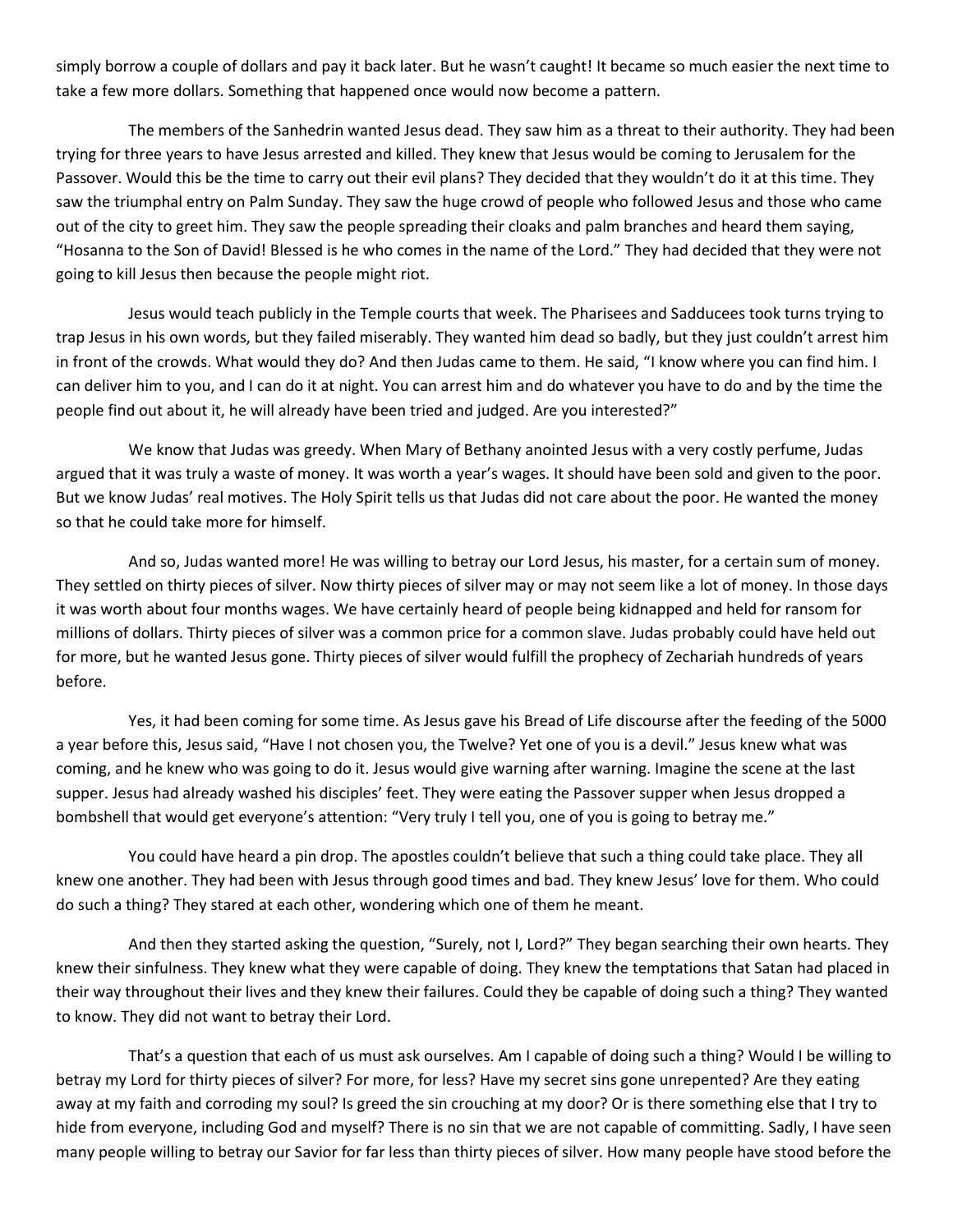church and made confirmation vows that Jesus was the most important person in the world to them and that they would suffer anything, even death, rather than fall away from him? You know many of those people. Some may even be in your own family. It didn't happen overnight. Satan used one thing or another to lead them away from Christ. Jesus became less and less important to them. They neglected feeding their faith with Word and Sacrament and lost their most important treasure.

Jesus continued to warn Judas. There was still time to turn back. Judas may have felt that Jesus heard a rumor somewhere, but he didn't know which one of them was the betrayer. He was one of the Twelve, still pretty good odds. But then Jesus let Judas know that he knew. "It is the one to whom I will give this piece of bread when I have dipped it in the dish." And he gave it to Judas.

When Judas took the bread, Satan entered into him. Judas had given Satan a finger. Now Satan took complete control. Judas would go out to do the bidding of the prince of darkness. The words "and it was night" are chilling. This is more than a designation of time. It shows the horrible spiritual condition in the heart of the traitor. The former apostle goes out into the night in the service of the powers of darkness to accomplish a deed fit only for the blackest night.

The other apostles really didn't know what was going on. They thought that Judas was going out to buy some more food or to give something to the poor. He could hide his true intentions from them, but he could not hide them from God. Judas would betray our Lord in the Garden of Gethsemane with a kiss. Sadly, he would be filled with remorse and commit suicide. He didn't believe that Jesus could or would forgive him.

Jesus came to die for people like Judas. He would die for people like Peter who would later deny Jesus three times that evening. He would die for people like the other apostles who would all run away. He would die for people like you and for me. Judas spurned the forgiveness won by Jesus on the cross. But we can't let that happen to us. Jesus' hands are still pierced with the nails, the wounds of love that do not go away. No matter what sins you have committed, whether they are open or secret, He was willing to suffer and die for you, being betrayed by one of his disciples and forsaken by his Father in heaven so that you and I could have eternal life. Praise be to God! AMEN.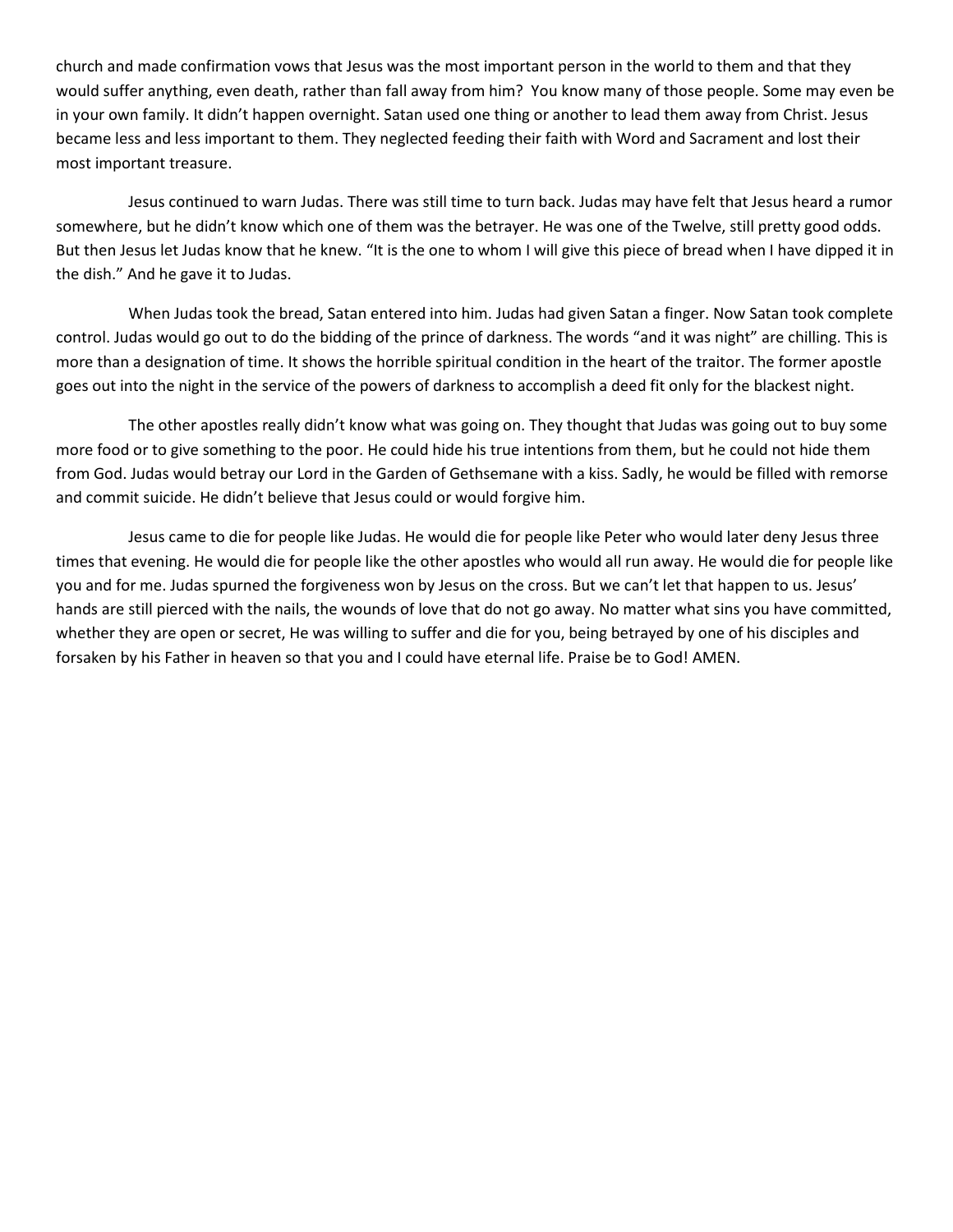## John 13:21-30 THE HANDS OF THE PASSION – HANDS OF MISGUIDED ZEAL

INI

Come on, you know that it was Peter, didn't you? If we read the Gospels of Matthew, Mark, and Luke, we hear that one of Jesus' disciples drew a sword and cut off the ear of one of the high priest's servants. Only John tells us that it was Peter. But we would have expected that. Just like back in third grade when you heard that one of the children got in trouble, you knew that it was little Johnny. It just sounds like something that Peter would do. John is the only one who tells us that it is Peter because his Gospel was written after Peter's death. There still could have been repercussions while Peter was still alive.

We know Peter so well. I love Peter. He was one of Jesus' first and closest followers. He was rash and impetuous and often took the lead. That could be both good and bad. He was the unofficial leader of the apostles. He experienced both the highest highs and the lowest lows. When Jesus asked the Twelve who they thought he was, it was Peter who gave the answer, "You are the Christ, the Son of the living God." When Jesus came out to his disciples at night, walking on the water, it was Peter who asked the Lord if he could also walk on the water with him. And when Jesus said in the Upper Room that all the disciples would abandon him, it was Peter who was the first to pledge that he would die with Jesus rather than disown him.

But then there were the other times that happened almost immediately afterward. After Jesus told the disciples what being the Christ meant, that he would have to suffer, die, and rise again, it was Peter who took him aside and said, No, Lord, this will never happen to you!" Jesus had to tell him, "Out of my sight, Satan! You do not have in mind the things of God, but rather the things of men." Even though Peter was only one of two people who ever walked on water, he took his eyes off Jesus and immediately began to sink. And Peter's promise to never deny or disown Jesus? Well, we will see how well that went.

Peter would remember his failures, but he would keep making many of the same mistakes again and again. We identify with that, don't we? We fall into the same sins repeatedly. Usually during the Lenten season, we will look at Peter's denial of our Lord. We know that Peter had promised that he would never deny Jesus. Jesus told him that he would deny Jesus three times that very evening, and Peter did, not after being tortured for hours by soldiers, but rather by being asked by a servant girl, "Didn't I see you with him?"

We will focus on another incident with Peter that evening, one that preceded his denial in the high priest's courtyard. This took place in the Garden of Gethsemane after Jesus had celebrated the Passover with his disciples and instituted the Lord's Supper. Judas had already gone out to betray Jesus.

Jesus had taken Peter, James, and John with him into the Garden. He asked them to watch and pray. Jesus knew what was going to happen. We know that the apostles couldn't stay awake. And suddenly, it happened. A large crowd of people were there for one reason. They were there to arrest Jesus and bring him to trial. The crowd was made up of all kinds of people. There were members of the Sanhedrin, the Jewish ruling council who wanted Jesus dead and would conduct that kangaroo court that would take place that evening. There were Roman soldiers and there were temple guards. These people were carrying lanterns and armed with swords and clubs. They were ready to hunt down Jesus if he tried to run. And they were led by Judas who would betray our Lord with a kiss.

The odds didn't look very good. There was an armed mob and there was Jesus and eleven apostles. The apostles weren't trained soldiers. They were fishermen and normal citizens from Galilee. If there was going to be a conflict, it wouldn't last very long, humanly speaking.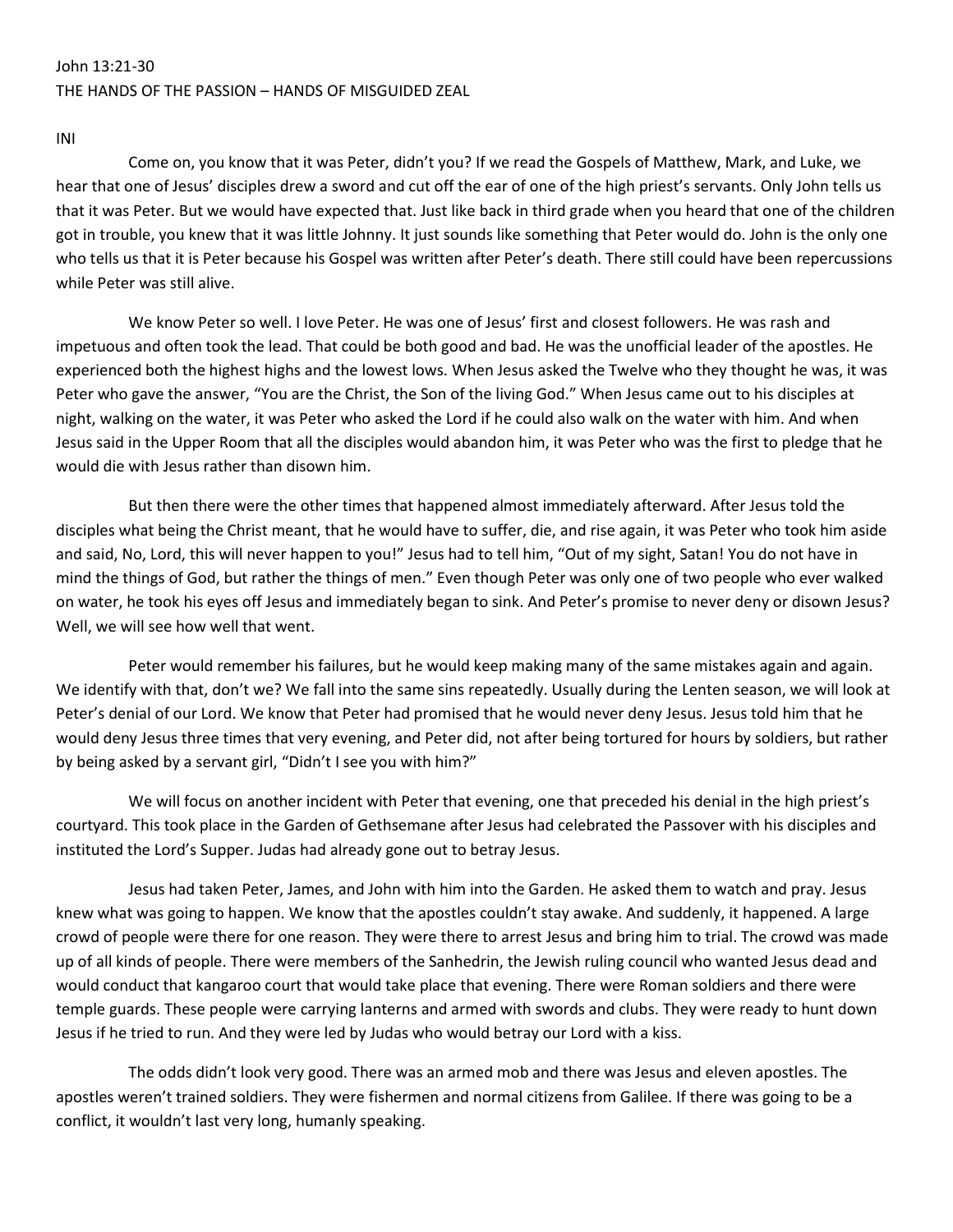But we are going to see that it wasn't going to deal with "humanly speaking." This was the very Son of God that was being arrested. This was the eternal God who created the heavens and the earth by the power of his Word. This was the God who gave sight to the blind, hearing to the deaf, the ability to speak to the mute, the ability to walk to the lame, cleansing to the lepers, fed the multitudes with a few fish and pieces of bread, and even raised the dead. If Jesus would use his divine power, he could have wiped them all out with the blink of an eye. He could have called down twelve legions of angels from heaven to prevent his arrest if he so chose.

The mob thought that they were in control. They were wrong and Jesus would show them. He would not try to run away and head for the hills. He would step forward and ask the question: "Who is it you want?" Jesus knew what was going to happen to him and he knew that answer to the question he asked. They wanted him. They had been trying for three years to capture him and get rid of him permanently. We would expect that the soldiers would rush forward, bind Jesus, and take him back to the city.

But that wasn't what happened, was it? Not yet! When Jesus announced, "I am he!" the crowd fell over like bowling pins. Jesus was showing them who really was in charge. If he so chose, the people would be stuck to the ground, paralyzed, unable to move. The only reason that they were able to do anything was because Jesus would allow it. All these things had to happen as far as our salvation was concerned.

Jesus was concerned about the apostles. He had trained them for three years and they were important to him. They would be his witnesses after Jesus death and resurrection. They were not ready to deal with everything that would happen to Jesus in the next few hours. He would protect them from harm. He said to the crowd, "If you are looking for me, then let these men go." Yes, this would be the fulfillment of another prophecy that Jesus himself had spoken. He would care for his own. We have that same promise that nothing can separate us from the love of God that is in Jesus our Lord.

The apostles would be safe. Jesus had taken care of that. But then Peter decided that he would take matters into his own hands. He saw this as a time to fight. He drew a sword and struck the high priest's servant, cutting off his right ear. That really wasn't a smart thing to do, was it? We ask, "What was Peter thinking?' One answer was that he really wasn't thinking at all. He saw Jesus surrounded by hostile men who wanted to harm him, and his instincts and emotions took over. And then there was the other possibility that Peter had been thinking. He saw the crowd and he determined that he was going to go to his death fighting for Jesus. He had promised that back in the Upper Room. He could see that Jesus needed help, and he was going to be the one who helped him.

Now there is nothing wrong with helping a friend. But Jesus didn't need any help. What he was going to undergo had to happen. This was God's plan of salvation. Jesus had told the apostles a number of times what had to happen. He had to be arrested. He had to suffer. He had to die. And he had to rise again on the third day. He spoke very plainly about these things. But the apostles weren't listening. They had their own ideas of how things should go. They were going to have glory and wealth and power and a kingdom in Jerusalem. They were going to be Jesus' cabinet in that kingdom. There would be no suffering, no death, no arrest, not if they could prevent it. And Peter was the one who would set things right!

He thought that he would help Jesus. In doing so, he demonstrated a lack of understanding, or even worse, a lack of trust in God. The will of God is not going to be accomplished through our use of blunt force. The Christian cause will never be advanced by our use of swords or guns or any other weapons. Sadly, the Church has tried such things during the Crusades and the Inquisition. We know that abortion is abhorrent, taking the lives of unborn children. There have been a couple of instances in the past where people claiming to be Christian have bombed abortion clinics. Such things are wrong. Christianity is a religion of peace. The Kingdom of God is advanced not by force, but rather by the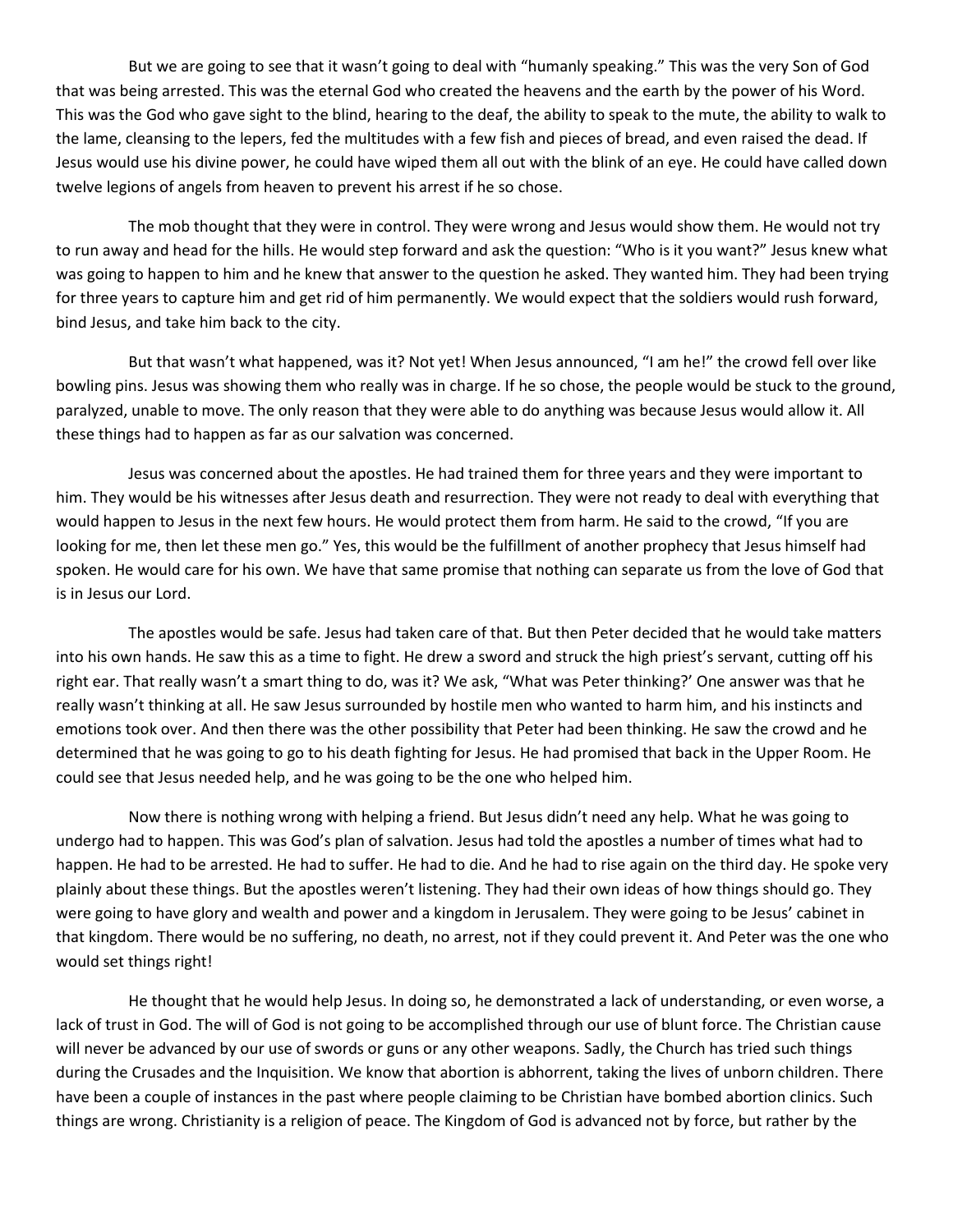message of the Gospel, telling the story of Jesus, the Son of God who came to earth to be our Savior. That and that alone will change human hearts and bring peace to troubled consciences.

Does God need my help to accomplish his purposes? That is a trap that Christians will often fall into. There are a lot of things that we don't necessarily like as far as our country goes. There is the temptation to think that if we just elect the right leaders or pass the right legislation, then our country will get back to the good old days. We all want to see more people in church. How can we accomplish that? There is always the temptation to make the church something else, having all kinds of programs that have nothing to do with the Gospel or talking less about sin. We can give them the Gospel some other time after we have them hooked. I've seen it happen many times.

We can be good citizens. We can do things to help the poor and needy. These are good things, but God does not need our help. He wants us to trust in him. He wants us to be grounded in Word and Sacrament. He wants us to share our Savior. But the success of the Gospel does not come from us. It comes from God working through the Means of Grace.

Jesus reprimanded Peter. "Put your sword away! Shall I not drink the cup the Father has given me?" Our salvation was not carried out by Peter or James or John. It was not carried out by Mary Magdalene or Jesus' mother Mary. It was not carried out by any of Jesus' disciples even adding a single bit. It was carried out by Jesus alone and that was the way that it had to be. God's plan demanded that Jesus be arrested and brought to trial and beaten and whipped and mocked and nailed to a cross and forsaken by God himself. Jesus would have to drink and to drain the cup of his Father's wrath upon sin. He would have to do it alone. He had to carry out every single horrible thing in order to pay for the sin of the world. And his willingness to do it shows how much he loved us.

John tells us a number of things that happened in the Garden that night, but he doesn't tell us what happened to the high priest's servant whose name was Malchus. St. Luke tells us that Jesus reached out his hand and touched the servant's ear and healed him. That was Jesus' final miracle before his crucifixion. Why did he do it? Because that is who Jesus was and is. He came to seek and to save. He came to heal broken bodies and broken hearts. He is full of compassion, love, and mercy. He accomplished our salvation alone, without the hands of misguided zeal, stretching out his hands to redeem us from our sins, so that by his wounds we might be healed. AMEN.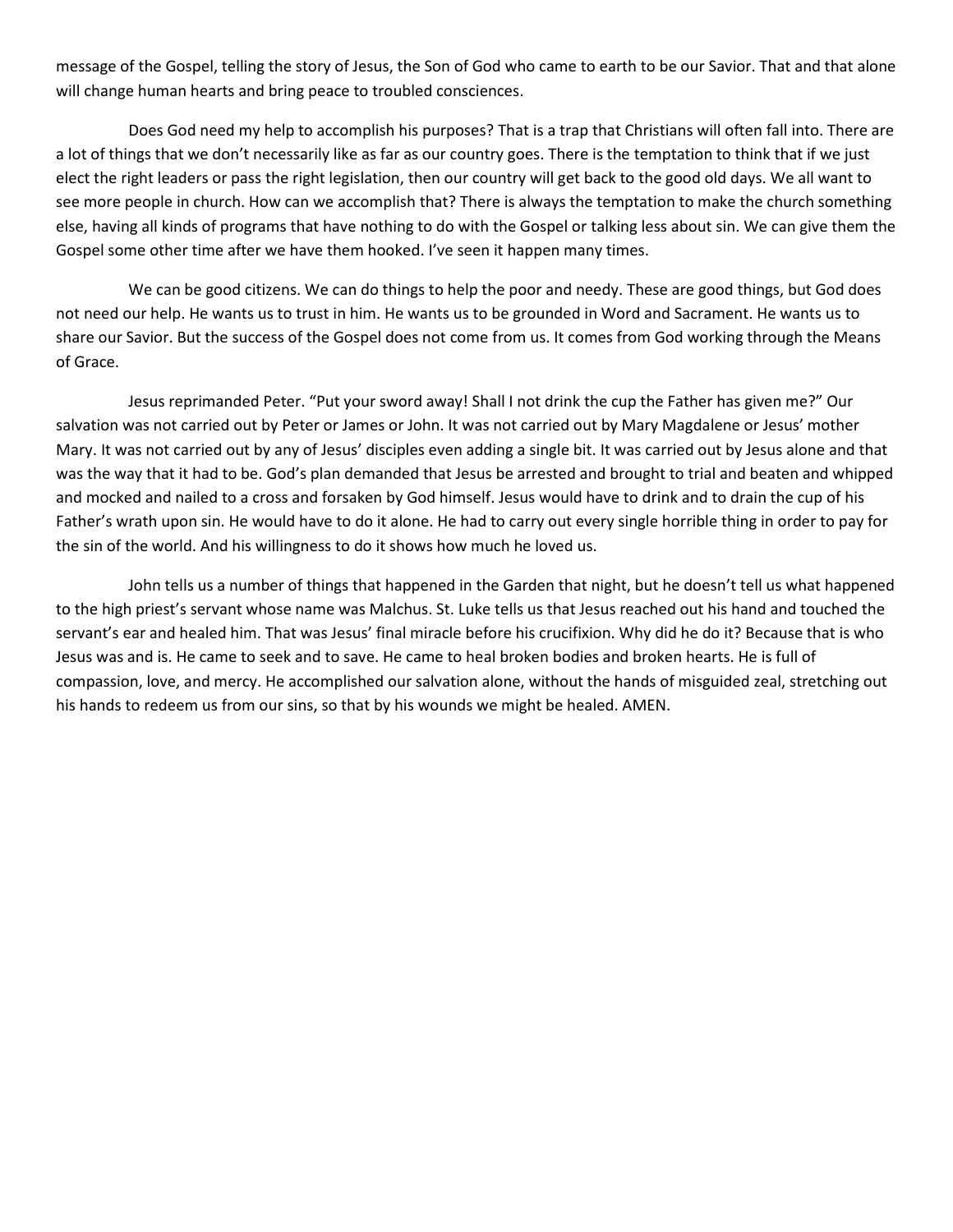### Mark 14:55-65 THE HANDS OF THE PASSION – HANDS OF HYPOCRISY

INI

If you were looking for villains in the Passion story, you would certainly have many from which to choose. We think immediately of Judas who was willing to betray Jesus for thirty pieces of silver. You have Peter who wanted to fight for Jesus and drew his sword, cutting off the ear of the high priest's servant and later denying our Lord three times. You have the rest of the apostles who all ran away. You have Pontius Pilate who knew that Jesus was innocent, but nevertheless sentenced him to death.

Yes, these men all did bad things, but were they completely evil? Judas was filled with remorse and refused to keep the money he was given. Peter went out and wept bitterly. The rest of the apostles felt shamed by their actions. And Pilate at least tried to set Jesus free until he realized that it was either going to be Jesus' life or his own. Yes, we see that all these men did bad things. We won't minimize their sins, but we see that they all had an inner struggle.

Tonight, we will see a man who had no struggle at all. We could describe him as cold, calculated, and completely ruthless. As we study the Scriptures, we don't find anything redeeming about him at all. He was a politician concerned only about his own power. He would do anything to keep it, even killing the very Son of God. His name was Caiphas. The saddest thing about it was that Caiphas was the high priest of Israel, the man chosen to represent God before the people and the people before God.

The office of High Priest was very important. The first High Priest was Aaron, the brother of Moses. He was the leader of worship in the temple. He was the only one allowed into the Holy of Holies on the Day of Atonement. He was to be a man who represented God. But the office of High Priest had become corrupted. It could be bought and sold. Caiphas was the son-in-law to Annas who had previously served as High Priest. He was a man who was totally unspiritual. He was a man concerned only about himself and power. He didn't care about his fellow Jews. He didn't care about God. He was what we would describe as a hypocrite, someone who pretends to be someone or something else. This evening we will look at the HANDS OF HYPOCRISY.

We first meet Caiphas shortly after Jesus had raised Lazarus from the dead. All of Jerusalem was buzzing. People were starting to think that Jesus just might be the Son of God. There was an emergency meeting of the Sanhedrin. What would they do about the Jesus problem? What if the people all started to follow Jesus? Caiphas had the solution. "You do not realize that it is better for you that one man die for the people than that the whole nation perish." He did not want anything to upset the applecart. He didn't want Jesus leading some sort of uprising against the Romans that would surely fail. Then the Romans would take away the power that the Sanhedrin currently enjoyed. This was indeed a prophecy. One man would die for the people, but not in the way that Caiphas and his cronies would imagine. Jesus would die for all the people as he went to the cross, fulfilling his Father's will.

As we have noted, they hoped to kill him during the Passover, but the crowds were too large. Judas then stepped in and promised that he would deliver Jesus at night. They could do what they had to do before most of the people were awake. And that was what they did.

There had to be a trial. They had to make it look legal, but it was not. There were a number of violations of the law. First, a trial for one's life could not be held at night. The trial should have been held at the temple but was held at the house of Caiphas to ensure secrecy. The verdict had already been determined. There was no doubt that at the end of the trial, Jesus would be judged guilty of something and condemned to death. The question was: "What charge can we bring against him to find him guilty of the death penalty?"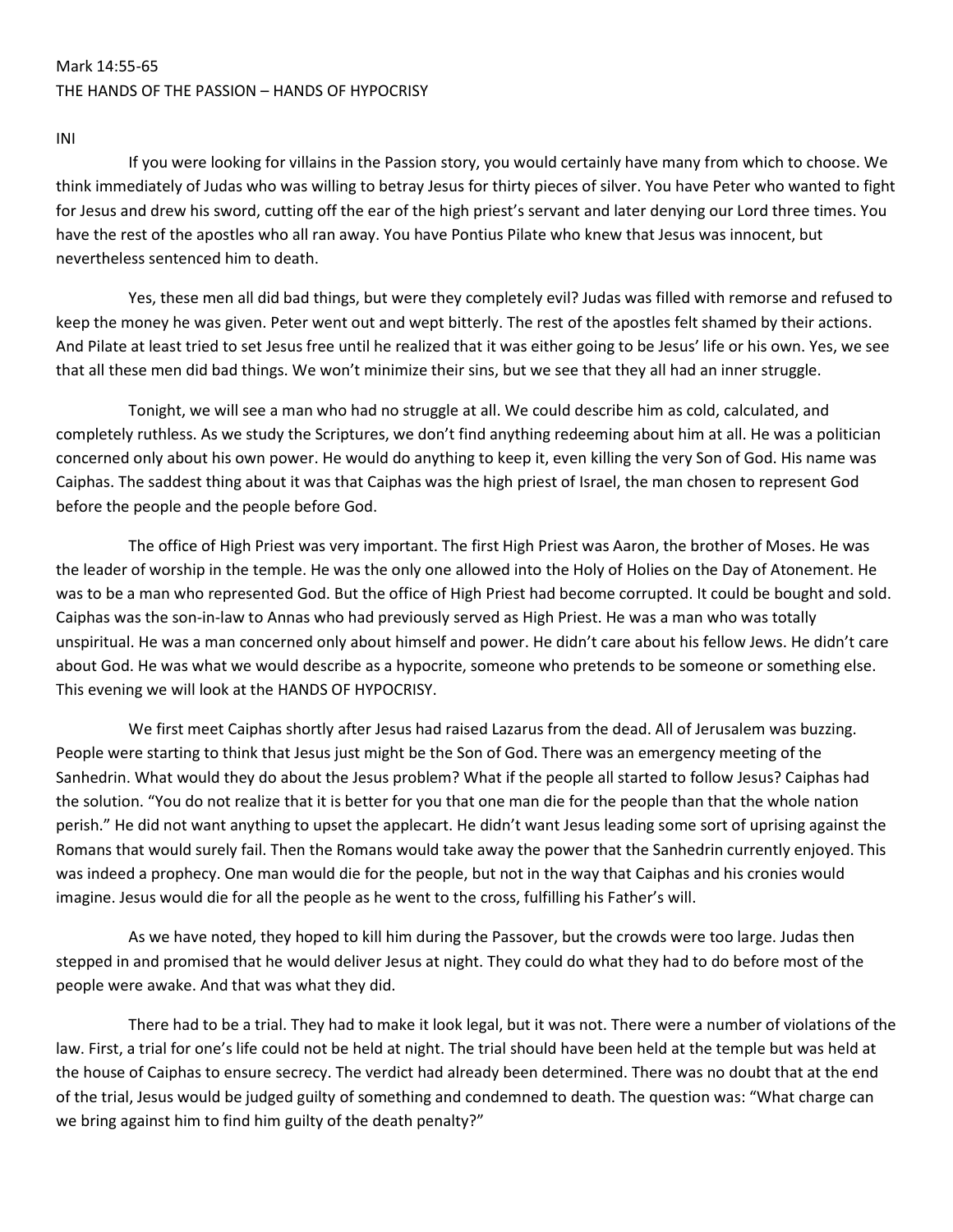There were a number of witnesses brought in. These people were carefully coached as to what to say. Yet their stories did not agree. Now you had to have at least two witnesses agree on something, especially when you are talking about a man's life. Finally, some people came up with the story that Jesus said, "I will destroy this man-made temple and in three days will build another, not made by man." If you recall from last Sunday, Jesus said that when he cleansed the temple the first time. You also know that he was speaking about his resurrection that would take place after his crucifixion. But even then, the false witnesses could not agree.

Caiphas is getting very frustrated. Was he more upset with Jesus or with his cronies who were botching this golden opportunity to get rid of Jesus? He stood up and asked Jesus, "Are you not going to answer? What is this testimony that these men are bringing against you?" Jesus gave no answer. Why should he say anything? If you can't find two paid false witnesses who could agree on anything, there is no need to say a word. His majestic silence said everything.

Now Caiphas has to raise the stakes. He is not going to let someone else blunder and somehow make it possible for Jesus to go free. He will take matters into his own hands. He now puts Jesus under oath. "Are you the Christ, the Son of the Blessed One?" It was a simple yes or no question, but also devilishly clever. If Jesus said nothing, it would be a tacit denial. If he said no, it would be an actual denial. If he said yes, that would be a game changer. It would give Caiphas the evidence he needed to put Jesus to death.

Jesus knew the question and he knew the answer that he had to give. This was not the time for silence. This was the time to testify to the truth. Now was the time to carry out the Father's plan of salvation. He would suffer at the hands of these evil men as the Scriptures had foretold and as Jesus had told his disciples. "I am, and you will see the Son of Man sitting at the right hand of the Mighty One and coming on the clouds of heaven." There would be a time when their roles would be reversed. Caiphas would stand before Jesus the Judge of all mankind. But now, the Scriptures would have to be fulfilled.

Caiphas couldn't believe his ears. This was everything he could have ever hoped for. Inwardly he is turning cartwheels of joy. Outwardly he tears his robe in a fake display of moral outrage. Jesus claimed to be the Son of God. That was blasphemy! "Why do we need any more witnesses? You have heard the blasphemy!" Then these men took off their masks of hypocrisy. These people who paraded themselves as paragons of virtue condemned our Lord as worthy of death. They began to spit on him. They blindfolded him and punched them with their fists and said, "Prophesy!"

Our Lord Jesus suffered much at the hands of the religious leaders and he would suffer more at the hands of the Romans. But the big question is why. Why did they hate him so much? Why did they want him dead? Why was Caiphas willing to sell his soul to achieve this goal? We've already mentioned the political reasons. They were afraid of losing power. They loved controlling the people and making all the money at the Temple.

But there was more than that. That reason was spiritual. They liked to be considered godly, the best of the best. They wanted people to see them in a favorable light. They wanted to be able to look down their noses upon people who weren't as good as they were. They wanted to believe that they deserved to be in heaven on the basis of their supposed good works.

And then Jesus turned their comfortable world upside down. Instead of patting them on their backs and telling them and everyone else how good they were, he called them to repent. He called them whitewashed tombs, a brood of vipers, children of Satan. That got their blood boiling. Jesus called them out for their hypocrisy, not to embarrass them, but to lead them to repent, to see that they could not save themselves, to see that their only way to heaven was by trusting in Jesus. Those words of Jesus telling Caiphas that their roles would be reversed, and Jesus would be the judge was meant to call Caiphas and all the members of the Sanhedrin to repentance.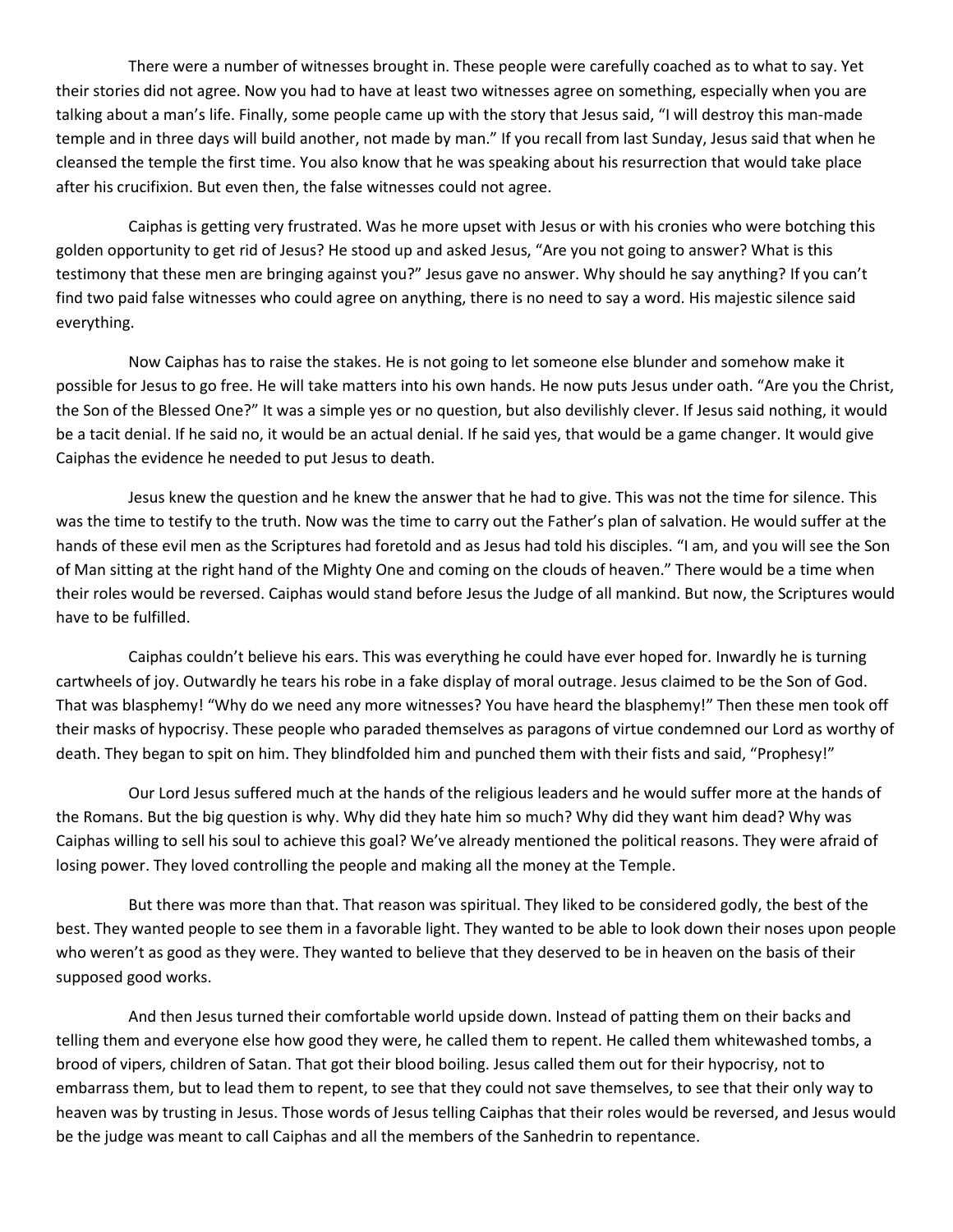Caiphas would reject Jesus' invitation and warning. We see the dangers of hypocrisy. A hypocrite cares only about what people can see on the outside. He does not want people to know what is really there hidden away in his heart. He wants to believe that he does not need to repent because he has no sin.

The apostle John wrote in his first letter: "If we claim to be without sin, we deceive ourselves and the truth is not in us." Is that true of you? Do you believe that you are without sin? We say that we are sinners. We confess that, but do we always believe that? Are we guilty of hypocrisy? Isn't it easy for us to say, "I might not be perfect, but at least I'm not as bad as (fill in the blank)? Isn't it easy to condemn someone else for a sin that we struggle with personally? We love to rate sins and the sins that others commit are so much worse than the ones that we commit. How many times have we seen politicians condemn someone while they were guilty of committing the same sins in even greater numbers?

If I've heard it once, I've heard it a thousand times. "The church is full of hypocrites!" That's true isn't it? I'm one, you are another. We are all hypocrites to some degree. We want to project a positive image to others. We don't want people to know what is really in our hearts. We might flatter a person when we are speaking to them, but as soon as they leave, we are ready to spew all kinds of venom against them. We can be very good at hiding our true feelings and motives from others, but we can't hide them from God.

God knows everything that is in our hearts. He knows the greed, the lust, the anger, the hate, the envy, the thanklessness, the lack of love, the utter hypocrisy. The church is not a museum for saints. It is a hospital for sinners, people who have offended a just and holy God every day by our thoughts, our words, and our actions. Yes, we are called to lead a holy life, and by the power of the Holy Spirt working through Word and Sacrament, we do. But we will never be perfect this side of heaven, so we don't pretend that we are. We are forgiven. Christ's blood covers all our sins, even those that we would never want to reveal to anyone else. We are sinless in the sight of God. That is what is important. How we look to anyone else outwardly is not important.

Caiphas was a hypocritical High Priest, but we have a High Priest who was always in control. He was both Priest and sacrifice who would suffer at the hands of hypocritical evil men so that he could free our souls from eternal death. He spoke the truth because he is the Truth and the truth sets us free. AMEN.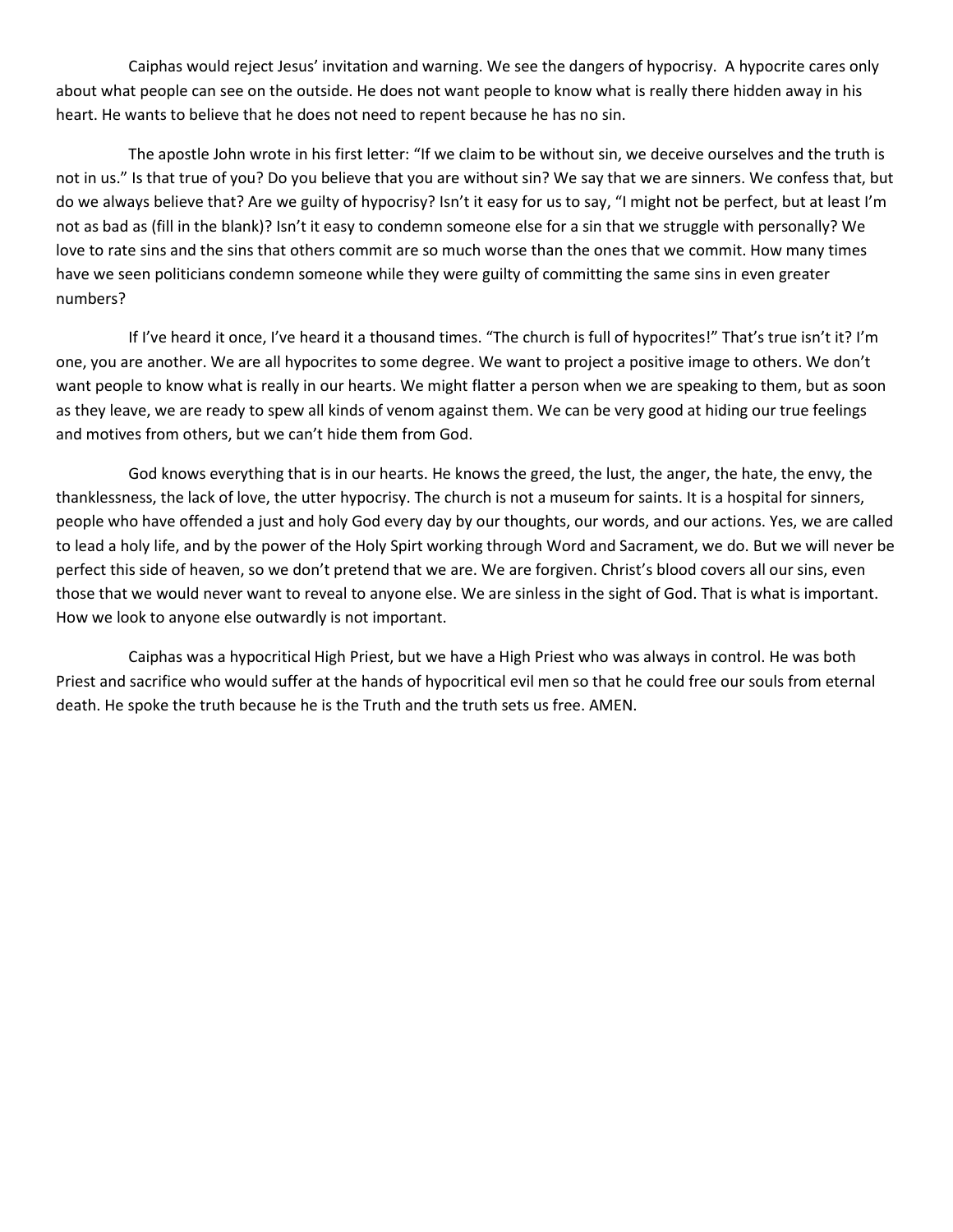# Matthew 27:27-31 THE HANDS OF THE PASSION – HANDS OF BRUTALITY

INI

Have you ever been bullied? I hope not, but I'm afraid that all of you have been at least one time in your life in some way. If you have been bullied, you will never forget those who hurt you. You find it very hard to forgive them. Years later the hurt still remains. Bullying is a pattern of behavior that is used to leverage power or control over another person.

There are basically three types of bullying. The first is verbal bullying. It involves name calling and threats of violence. It might be shaming a person for how they look. Perhaps they are overweight or underweight. They might have a long nose or big ears. They might be awkward as their bodies just haven't adjusted yet. People will taunt you and others will join in. You get some sort of nickname that you don't like, and it sticks with you. With the rise of the internet today, it gets even worse. People can be anonymous and say all kinds of hateful, hurtful things. I am shocked at the kinds of things people say, even when someone has died.

The second kind of bullying takes place when a person is deliberately excluded or ostracized from a group. I can't imagine being a senior in high school going to a new school. You look for friends and no one will accept you. Sadly, the people that will automatically accept you are those who find themselves in all kinds of trouble. If you don't throw in with them, you often find yourself alone.

The final type of bullying occurs when there is actual violence. You are pushed, kicked, or punched. We have a real problem today with domestic violence. Women and children are beaten by their so-called husbands or boyfriends. These bullies often say that they are sorry, but they do it again and again. It takes really tough guys to beat up a woman or a child.

If we accept this definition, then we would have to admit that Jesus was the victim of all three types of bullying during his time on earth. The religious leaders, the Pharisees and Sadducees, called him a Samaritan and demon possessed. They tried to trap him in all kinds of questions. They tried to keep the people away from Jesus, spreading rumors about him, and embarrassing him publicly. And physical bullying? When we read the words of our text, we see far more than that. We see outright assault and violence close to murder.

It is one thing for a high school student to steal another student's lunch money or for mean girls to make fun of another. But it is entirely another thing to beat and bludgeon a man for the crime of preaching the forgiveness of sins and eternal life. Throughout his ministry, Jesus was bullied verbally and socially. Tonight, we see Jesus suffer the soldiers' HANDS OF BRUTALITY.

What we have this evening is actually the second instance of the hands of brutality in the Passion story. We heard the first one last Wednesday as our Lord was on trial at the hands of Caiphas and the Sanhedrin. After Jesus said under oath that he was the Son of God, he was declared guilty of blasphemy and the members of the Sanhedrin blindfolded him, punched him, mocked him, and spit on him. They then sent him to Pontius Pilate, demanding that he be crucified.

We will look at Pilate in more detail next week. We know that Pilate was a politician first and a humanitarian second. Pilate would determine that Jesus was innocent. Jesus may have been misguided, but he certainly was not guilty of the death penalty. And yet the Jewish mob was screaming that Jesus be crucified! Pilate would do a number of things to try and free Jesus. One thought that he had was to beat Jesus thoroughly so that the people would feel sorry for him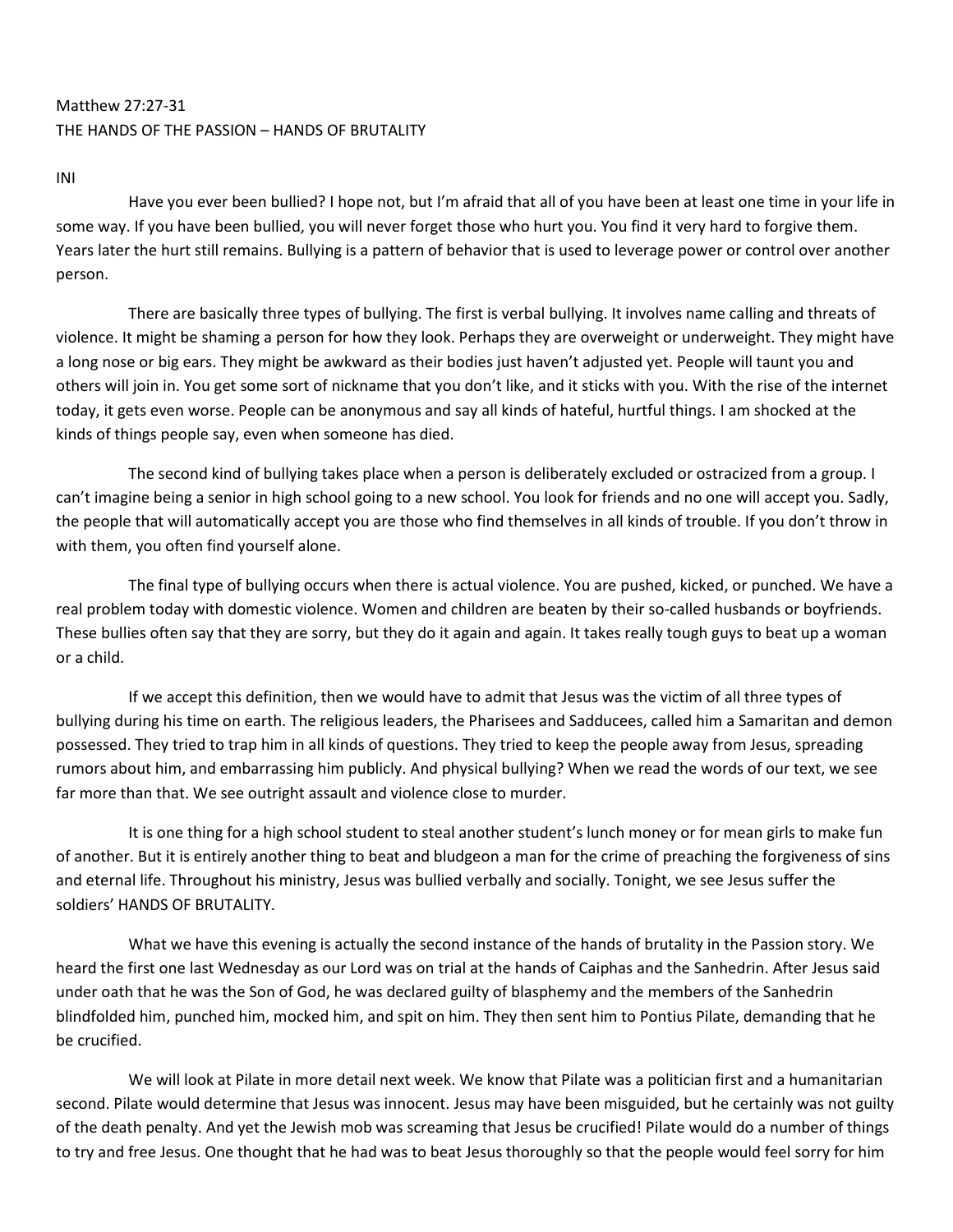and say that he had enough and let him go free. Pilate would hand Jesus over to his whole company of soldiers, some 600 men, to do whatever they wanted with him. It would not be pretty.

The first thing the soldiers would do was to strip Jesus of his clothing and whip him. The whip would break open the skin and cause massive bleeding and internal injuries. You could imagine that the person would be hurting immensely. The scourging was so violent that the Jews would limit the number of lashes a person could receive to 39. The Romans had no limit. If a person survived that, he would die quickly from crucifixion if he hadn't died from the whip.

If you serve in the United States military, you often don't have a say in where you are going to serve. You serve where you are sent. I would imagine that most soldiers really don't want to go to Iraq or Afghanistan or other places where people are shooting at you. In the 1960's very few young men wanted to go to Vietnam. If you were a Roman soldier 2000 years ago, the last place you wanted to go was to Judea. You were hated by the Jews. They always kept talking about the Messiah who would come and drive them out. Dealing with the Jews was a real pain. You looked for a way to entertain yourselves. And here they had it!

They were going to have some fun. This Jesus claimed to be a king, so they were going to make him look like a king. They stripped him down and placed a scarlet robe on him, probably a soldier's coat. Then they made him a crown worthy of his kingship, a crown of thorns. They pressed it down nice and tight so that blood was flowing from his forehead. They made a staff of a reed and placed it in Jesus' hand. Then they bowed down before him and mocked him, "Hail, King of the Jews!" Everyone took turns. If everyone was doing it, it must have been all right. They spit on him and beat him on the head again and again. And as they did all those things, the Scriptures were fulfilled. "I offered my back to those who beat me, my cheeks to those who pulled out my beard; I did not hide my face from mocking and spitting."

I think that most fathers and mothers would tell their child that you need to stand up to a bully. Don't let him get away with it. Punch him in the mouth if you have to. He will back down. What had Jesus taught his followers? Turn the other cheek! Love your enemies! Pray for those who persecute you! Do unto others what you would have them do unto you! Would Jesus practice what he preached? He would do more than that. He fulfilled the Scriptures. "He was oppressed and afflicted, yet he did not open his mouth; he was led like a lamb to the slaughter, and as a sheep before its shearers is silent, so he did not open his mouth."

The one thing that we know is that Jesus allowed these things to happen. He was God in human form. He had all power. He certainly could have wiped out all his enemies: Caiphas, the Sanhedrin, the soldiers, Pilate, and anyone in the mob crying out for his death. It wouldn't take much, just a single word. Or he could have let the holy angels take care of it for him. They were available at Jesus' beck and call. All he had to do was to give the word and they were toast!

But Jesus allowed himself to be brutalized. He offered his back. He allowed them to insult him in so many ways. He was the King of the Jews. He was the King of the Gentiles as well. He is the King of kings and Lord of lords. Yes, his name is above every name and at that name the time will come when every knee shall bow. We ask why. Why would Jesus allow himself to be so brutalized and degraded? Why doesn't he stand up and punch those bullies in the mouth?

He did it for you. He did it for me. This was the Father's plan of salvation that Jesus was determined to carry out. This was the cup of God's wrath that the Father had asked Jesus to drain, and he would drink every last drop. "It was the Lord's will to cause him to suffer." Jesus came to be our substitute. Because of our sin, he would endure the shame, the mocking, the beating, the suffering. He would go to the cross and stay there until every last sin was paid for in full. If Jesus refused, then there is no forgiveness of sins and Gods' wrath still remains on us. I would much rather face the wrath of the Roman soldiers than to face the wrath of God.

We think of how much our entire body hurts if we stub our toe or have a toothache or earache. We can't imagine the physical pain that Jesus went through, let alone the taunts and insults of people that he came to save. And it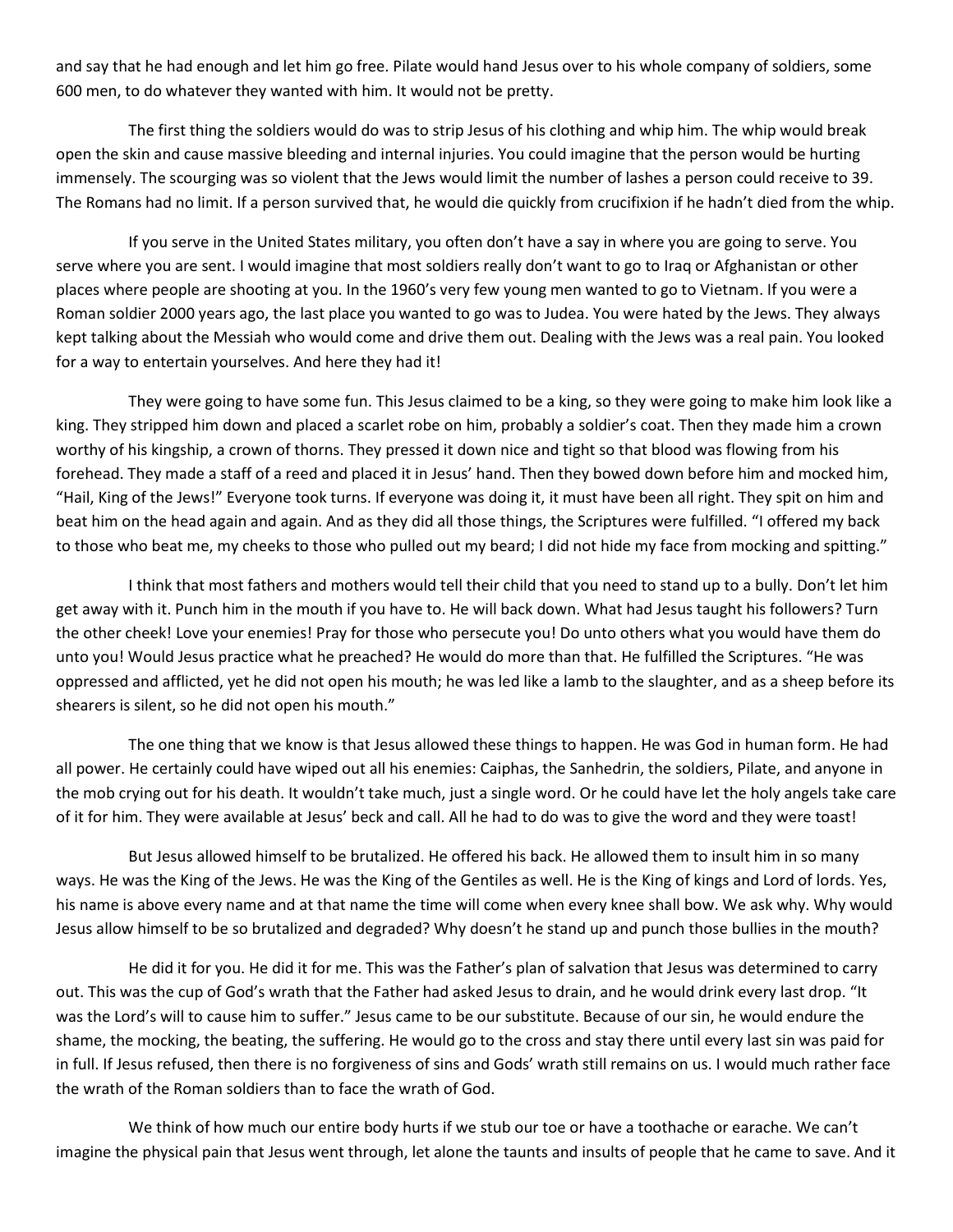would get worse. Jesus would be forsaken by the Father as he hung on the cross. For the first time in all eternity, he was separated from his Father's love and punished with hell itself so that you and I might have eternal life.

St. John Chrysostom, an early church father, explains why Jesus' entire body had to suffer at the hands of brutality. "Not only one of the Lord's members, but his entire body had to suffer the most dreadful pains. His head was wounded by the crown of thorns, by the blows of the fists, and by the reed: his face endured spittle and smiting; his entire body was scourged, stripped, and arrayed in a robe of shame; his hands held the reed; later his tongue had to taste vinegar and gall. Because sin dwells and is active in all our members, therefore Christ desired to suffer for all our sins in all his members."

Nobody likes a bully. A bully tries to leverage power and control over you. When he does so, you feel powerless to do anything. As we live in this world, we see all kinds of bullies. Sin is a bully, trying to lead us to break God's commandments. Satan is a bully, trying to tempt us to sin and accusing us when we fall. Because Jesus took our place, we don't have to worry about these bullies anymore. They can't demand our spiritual milk money. St. Paul tells us: "Sin shall no longer be your master, because you are not under the law, but under grace." We have the forgiving love of Christ. We listen to him, rather than sin and Satan. "Submit yourselves, then, to God. Resist the devil, and he will flee from you."

As we see what Christ endured for us and won our forgiveness, we see true freedom. Peter tells us: "Therefore, since Christ suffered in his body, arm yourselves with the same attitude, because whoever suffers in the body is done with sin. As a result, they do not live the rest of their earthly lives for evil human desires, but rather for the will of God." Christ gives us the power to forgive our enemies, to turn the other cheek, to not seek revenge, but rather to pray for those who hate us and try to hurt us.

Most of the world does not know Christ. They deal with anger and frustration as they are bullied by sin and Satan. We know differently. We have a Savior who was bullied in our place so that we might enjoy eternal peace. Let's share the good news! AMEN.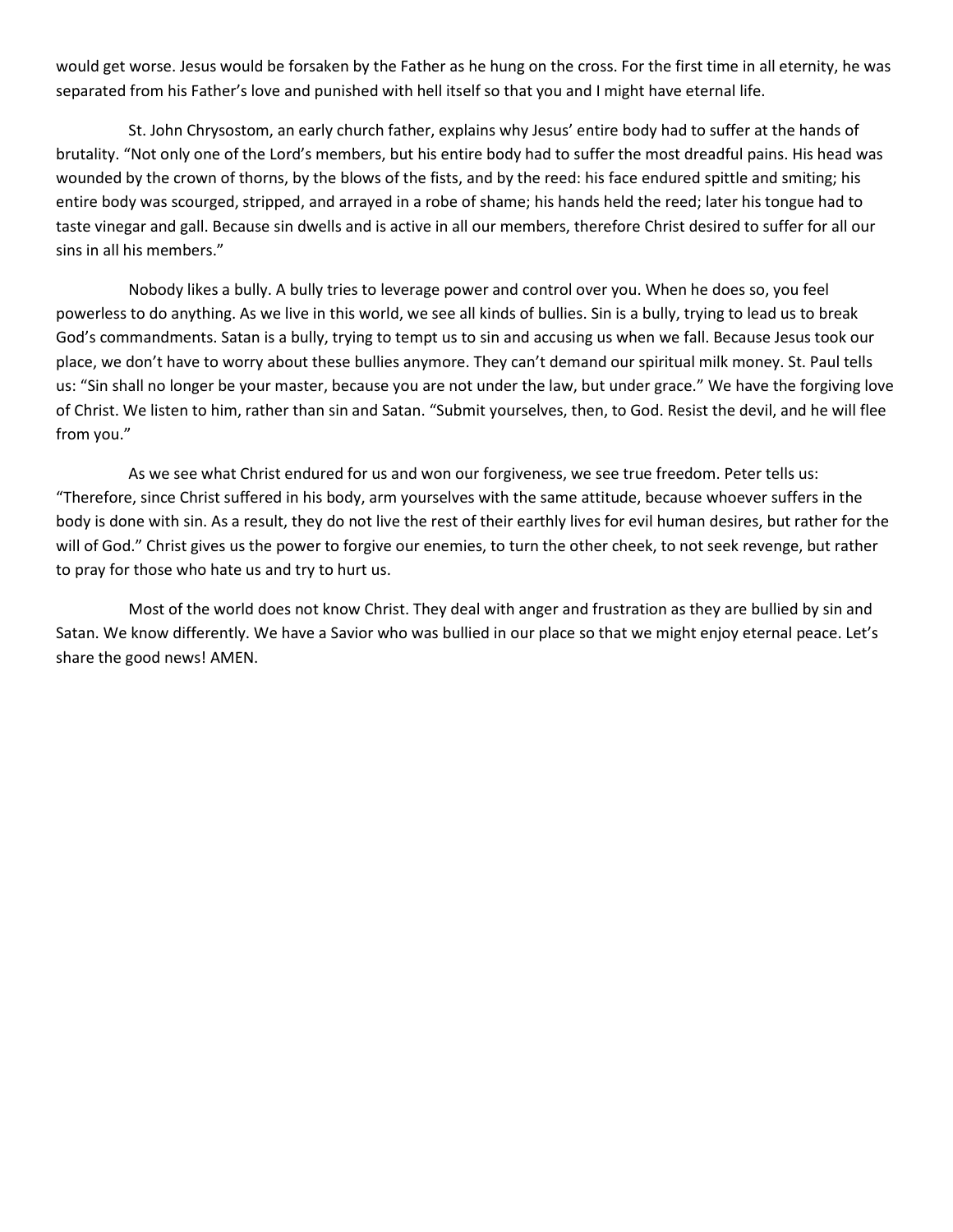## Matthew 27:15-26 THE HANDS OF THE PASSION – HANDS OF SELF-PRESERVATION

INI

If someone were to ask you to name a famous Roman, you might struggle for awhile. It has probably been a long time since you studied world history and famous Romans usually don't work their way into your everyday conversation. You might answer Julius Caesar, Caesar Augustus, or Nero, but you might draw a blank. And then it hits you. You say his name every Sunday as you confess the Creed. It is the governor of Judea during Jesus' ministry: Pontius Pilate.

Pontius Pilate is the most famous Roman of them all as far as the Christian story is concerned. Even though he was simply the governor of the province of Judea, he was the one who signed the order for Jesus to be crucified. We might think that he was a horrible or bloodthirsty man, but we don't really get that impression at all. He was a man who wanted justice to be served. The Romans prided themselves on justice. In fact, he knew that Jesus was innocent, yet he condemned him anyway.

Why did he do that? Why did he condemn a man that he knew was innocent? He didn't do it out of hate. He didn't do it out of spite. He did it for a reason that all of us can understand. He did it because it came down to Jesus' life or his own. He did it to save himself. Even though he washed his hands, thinking that they would no longer be stained with Jesus' blood, he was wrong. This evening we will look at HANDS OF SELF-PRESERVATION.

We know that Jesus was condemned to death by the Sanhedrin. The charge was blasphemy. Jesus said that he was the Son of God. The problem was that the Jews did not have the power to put him to death. They were under Roman rule. Only the Romans could carry out the death penalty. Therefore, they needed Pontius Pilate to give the order for Jesus to be crucified.

The Jewish leaders brought Jesus to Pilate early in the morning. They were hoping that they could just hand Jesus over to him and Pilate would simply grant their request and crucify Jesus. Not so fast! There had to be charges against him. Now the charge that they had condemned him for was blasphemy. They knew that Pilate would simply laugh at that and go back to sleep. So, they had to come up with something more serious. They charged Jesus with subverting the people, with forbidding the payment of taxes, and of calling himself Christ, a king. These were serious charges and charges that Pilate would have to examine.

We know that the charges were false. They were lies. Pilate probably felt the same way. If he was a competent governor, and we believe that he was, he would have his finger on the pulse of what was happening in Judea. This may have been the first time he actually met Jesus, but he certainly would have heard about him. Everyone had heard about Jesus of Nazareth. The people were talking about his sermons and teachings and miracles. The Romans certainly would have spies who would go where Jesus was. They would listen to the contents of his sermons and determine whether he was trying to stir up some sort of rebellion against the Romans. If Jesus had been guilty of insurrection, the Romans would have arrested him and done something before this. Therefore, we must conclude that the Romans did not see Jesus as any kind of threat to them.

When Jesus first appeared before Pilate, Jesus said nothing. The chief priests and teachers of the law were accusing him of anything and everything, but Jesus said nothing. He didn't protest his innocence. He didn't plead for mercy. He didn't say a word in his own defense, and Pilate was amazed.

Jesus would open up when the two men were alone and the things he said made an even deeper impression on Pilate. "Are you the King of the Jews?" "Yes, it is as you say." Then Jesus said, "My kingdom is not of this world…the reason I was born and came into the world is to testify to the truth…you would have no power over me if it were not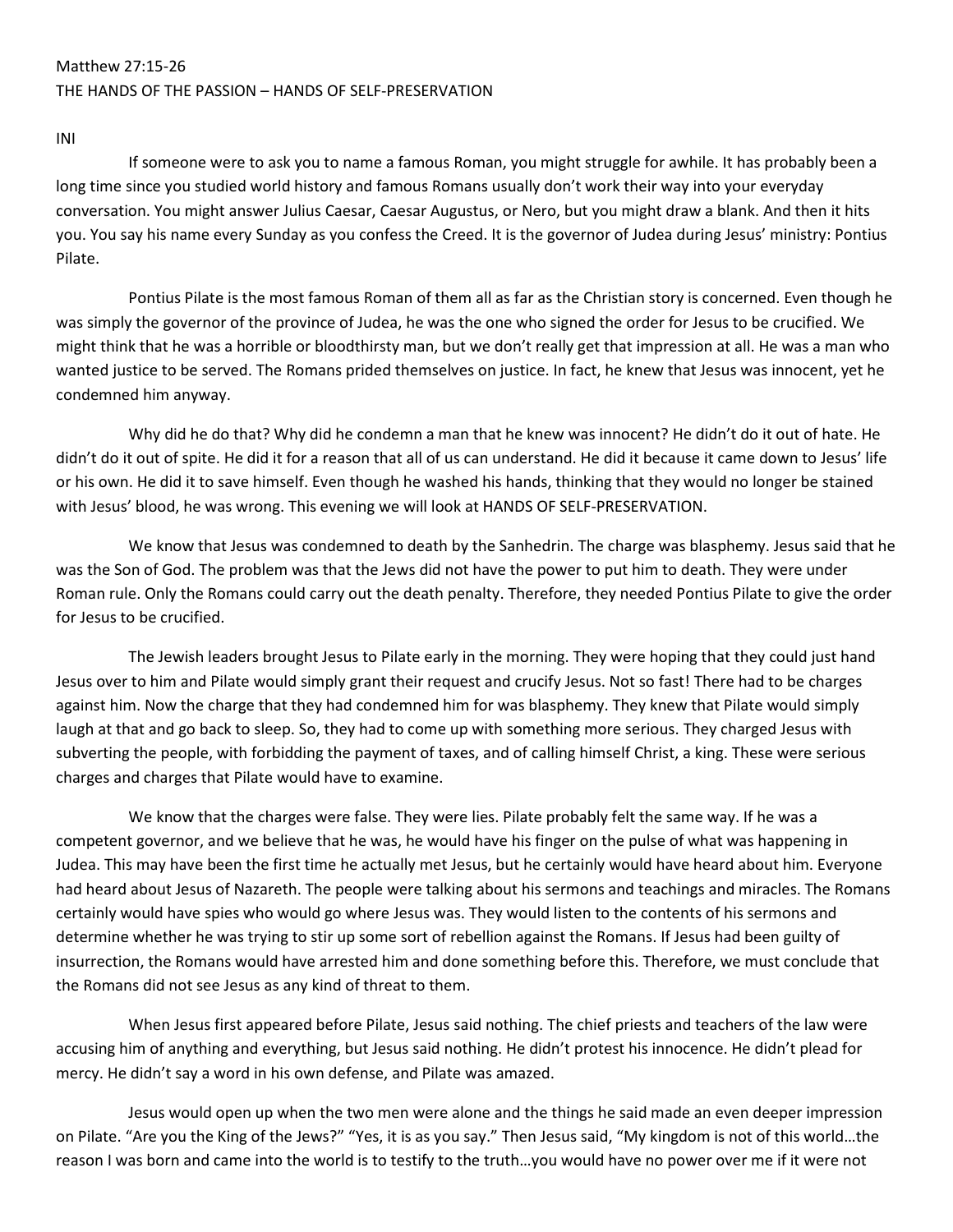given to you from above." Pilate had never had anyone speak to him like that. He began to realize that Jesus was no ordinary human being.

If that was not enough, imagine how he felt when he received a message from his wife. "Don't have anything to do with that innocent man, for I have suffered a great deal in a dream today because of him." We all have dreams. Some of them are very vivid and we forget them almost immediately. But her dream stuck with her and Romans put great stock in dreams. She didn't need anyone to interpret it for her. She knew what it meant. Don't have anything to do with this innocent man. If you do, you'll regret it.

Pilate knew that Jesus was innocent. He should have simply released him with no charges. But Pilate is going to try a number of tactics which will all backfire on him. He tells the Jewish leaders to try Jesus according to their own law, but they wanted the death penalty. Then Pilate learns that Jesus is from Galilee. That's Herod's jurisdiction and Herod just happened to be in Jerusalem at that time. He would pawn him off on Herod. Now Herod wasn't exactly the most popular person in Jerusalem. He was the one who beheaded John the Baptist that the people saw as a great prophet from God. He was not going to kill another prophet. Herod hoped that Jesus would do a miracle or two and when Jesus didn't, Herod sent him back to Pilate.

So now what does Pilate do? There was a custom at that time of releasing a prisoner during the Passover festival. I'm sure that there were a number of candidates. The Jews didn't like the Romans, and some were very vocal about it. There were political opponents who espoused rebellion against Rome and were imprisoned for that. They were very popular with the people, and the people would want such a person released to them.

Pilate would give the people a choice, but it would not be someone popular. He had a man named Barabbas, a notorious murderer. The choice would be an easy one. Some people might not like Jesus, but they certainly wouldn't want a murderer released into their community where their wives and children lived. But the chief priests and elders wouldn't let go. They convinced the crowd to release Barabbas and crucify Jesus.

Pilate would try one more thing. He thought that if he had Jesus beaten and whipped, that the crowd would take pity on Jesus and say that they had enough. We saw that last Wednesday. But that wouldn't work either. The crowd became even more bloodthirsty. They demanded Jesus' crucifixion. Pilate brought out the battered and bloodied Jesus, wearing a crown of thorns and a purple robe and exclaimed, "Behold the man!" There was no pity for Jesus.

Pilate still was ready to let the innocent Jesus go, but then the Jewish leaders played their trump card. They shouted, "We have no king but Caesar!" They told Pilate that if he let Jesus go, they would go over his head. They would go to Rome and tell those in charge that Pilate let a rival king go free. In other words, Pilate would be deposed. If you were deposed as a Roman governor, there were two options, death or exile to some penal colony. You didn't get to choose. He wasn't going to have some cushy retirement, writing his memoirs.

So now Pilate realizes that it is his life or the life of a man he met only a couple of hours before. Jesus might be innocent, but Pilate values his own life. He has to decide, "Do I do what I know is right or do I do what I think is best for me? We know the answer Pilate gave. He took water and washed his hands in front of the crowd. "I am innocent of this man's blood. It is your responsibility." Then he gave the order, "Crucify him!"

Pilate had the hands of self-preservation. When it came down to it, he put his life above the life of our Lord. It was bad enough that Pilate condemned an innocent man. What made his actions even worse is that he condemned the sinless Son of God. We can say that Pilate was a coward. What made it even worse was that he was too much of a coward to admit his own cowardice.